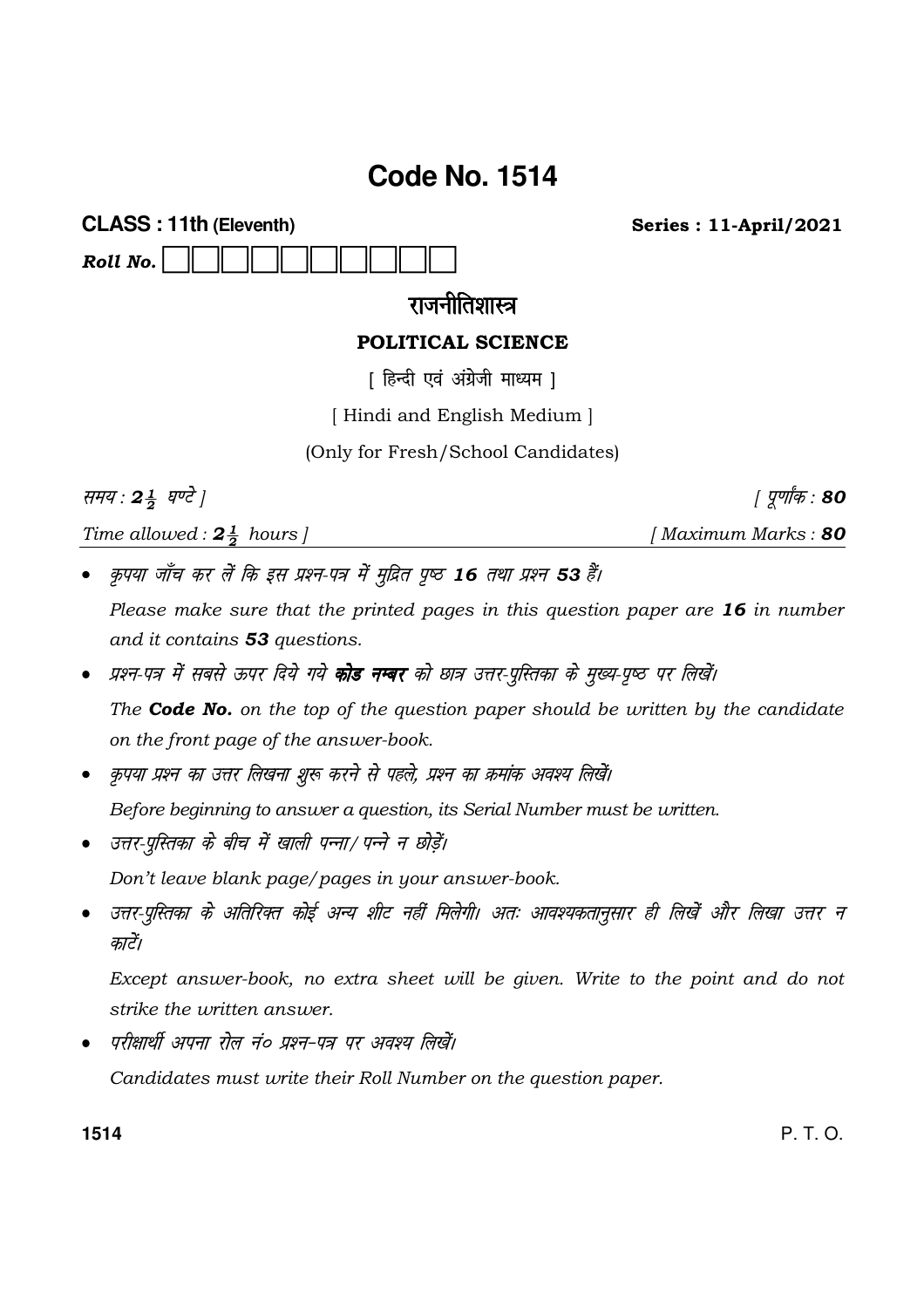कृपया प्रश्नों का उत्तर देने से पूर्व यह सुनिश्चित कर लें कि प्रश्न-पत्र पूर्ण व सही है, **परीक्षा के उपरान्त इस** सम्बन्ध में कोई भी दावा स्वीकार नहीं किया जायेगा।

 $(2)$ 

1514

Before answering the question, ensure that you have been supplied the correct and complete question paper, no claim in this regard, will be entertained after examination.

## सामान्य निर्देश :

#### **General Instructions:**

सभी प्रश्न अनिवार्य हैं। प्रत्येक प्रश्न के अंक उनके सामने दर्शाए गए हैं।  $(i)$ 

All questions are compulsory. Marks of each question are indicated against it.

(ii) प्रश्न क्रमांक 1 से 40 तक वस्तुनिष्ठ प्रश्न हैं। प्रत्येक प्रश्न **एक** अंक का है। इनमें से प्रश्न सं० 1 से लेकर 15 तक बहुविकल्पीय प्रश्न हैं। प्रत्येक प्रश्न में चार विकल्प दिये गए हैं जिनमें से सही विकल्प का चयन कीजिये। प्रश्न संख्या 16 से 30 तक प्रत्येक प्रश्न का उत्तर **एक शब्द** में दीजिये तथा प्रश्न संख्या 31 से 40 तक के प्रश्नों के उत्तर रिक्त स्थानों की पूर्ति करके दीजिये।

Questions from 1 to 40 are Objective Type Questions. Each question is of one-mark. Questions from 1 to 15 are multiple choice type questions. Each question carries four options. Select the correct options of these questions. Questions from 16 to 30 are one-word answer questions and questions from 31 to 40 are related to fill in the blanks.

(iii) प्रश्न संख्या 41 से 45 तक अति-लघुत्तरात्मक प्रश्न हैं। प्रत्येक प्रश्न **दो** अंकों का है। प्रत्येक प्रश्न का उत्तर एक या दो वाक्यों में दीजिये।

Question numbers 41 to 45 are Very Short Answer Type Questions. Each question is of two marks. The answer of these questions should be given in one or two sentences.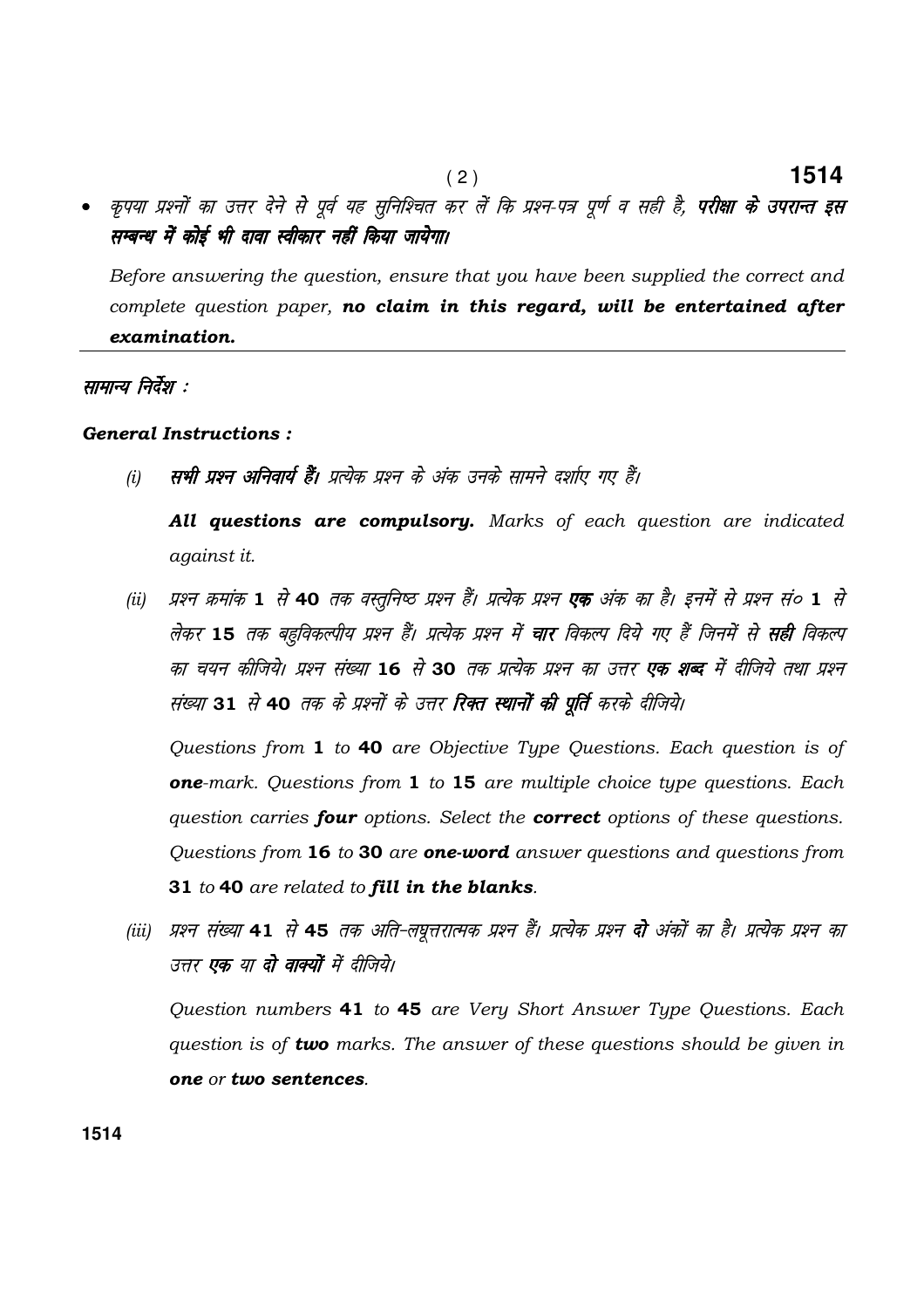- (iv) प्रश्न संख्या 46 से 50 तक लघूत्तरात्मक प्रश्न हैं। प्रत्येक प्रश्न **तीन** अंकों का है। प्रत्येक प्रश्न का उत्तर लगभग 50 से 60 शब्दों में दीजिये। Question numbers 46 to 50 are Short Answer Type Questions. Each question is of **three** marks. The answer of each question should approximately be in 50 to 60 words.
- (v) प्रश्न संख्या 51 से 53 तक निबन्धात्मक प्रश्न हैं। प्रत्येक प्रश्न **पाँच** अंकों का है। प्रत्येक प्रश्न का उत्तर लगभग 100 से 120 शब्दों में दीजिये। Question numbers 51 to 53 are Essay Type Questions. Each question is of five marks. The answer of these questions should approximately be in 100 to 120 words.
- (vi) सभी निबन्धात्मक प्रश्नों में आंतरिक छूट उपलब्ध है। ऐसे प्रश्नों में से आपको **केवल एक** ही प्रश्न करना है।

 Internal choice is available in all Essay Type Questions. You have to attempt only one of the given choice in regard to such questions.

### [ वस्तुनिष्ठ प्रश्न ]

#### [ Objective Type Questions ]

बहुविकल्पीय प्रश्न : दिए गये चार विकल्पों में से सही विकल्प का चयन कीजिये :

Multiple Choice Type Questions : Choose the correct option from the given **four** options in the following:

- 1. fuEufyf[kr ,d fo}ku ijEijkxr jktuhfrd fl)kUr dk leFkZd gS % 1
	- (A) MsfoM bZLVu (B) jkWcVZ ,0 Mgy
	- (C) IysVks (D) yklo sy

The following one thinker is the supporter of Traditional Political Theory :

- (A) David Easton (B) Robert A. Dahl
- (C) Plato (D) Lasswell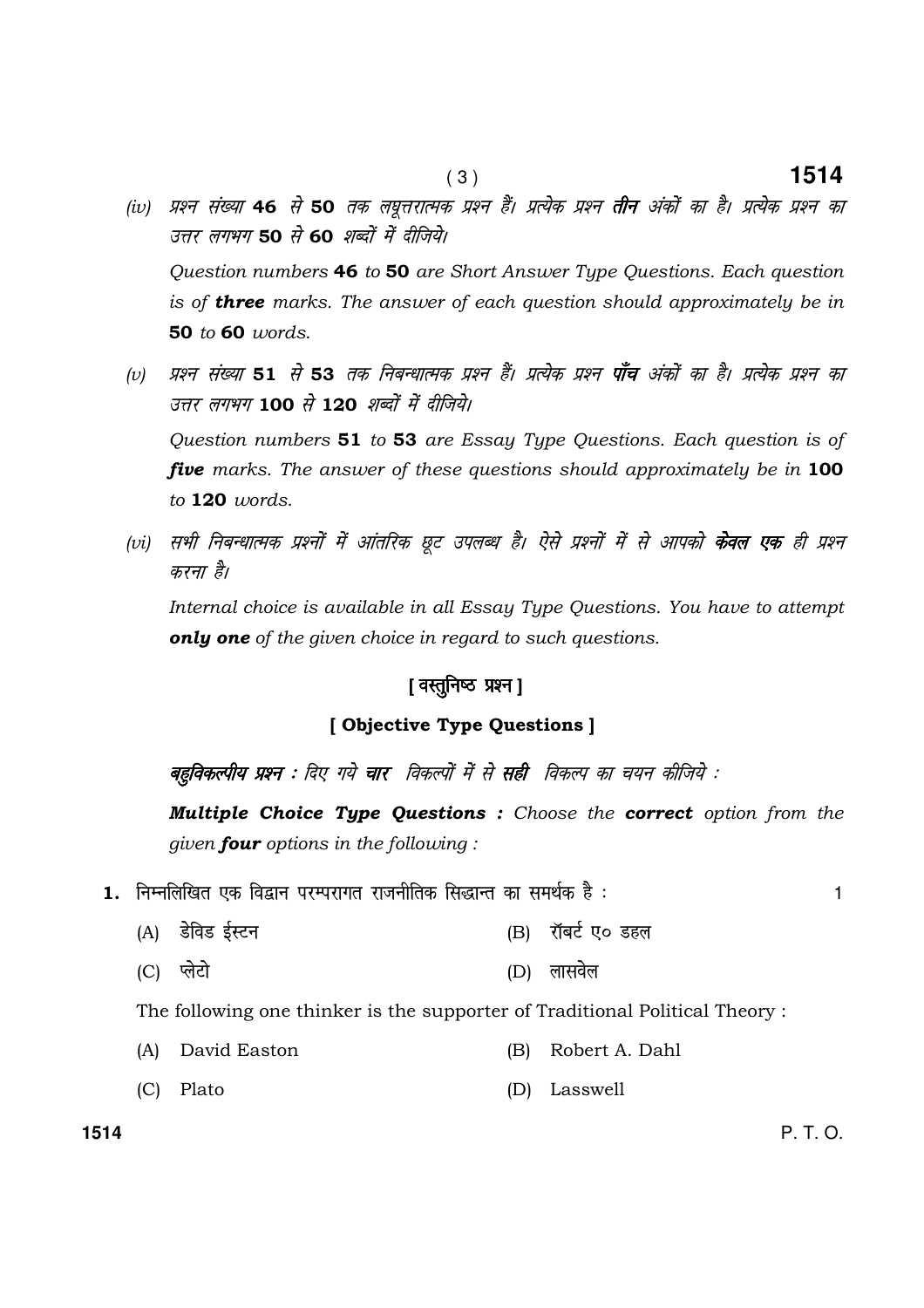- 2. निम्नलिखित राजनीतिक सिद्धान्त के क्षेत्र में सम्मिलित है : बाद का सामान कर ना सामान कर ना सामान क
	- (A) शक्ति का अध्ययन
	- (B) राज्य एवं सरकार का अध्ययन
	- (C) मानव व्यवहार का अध्ययन
	- (D) उपरोक्त सभी

The following is included in the scope of Political Theory :

- (A) Study of Power
- (B) Study of State and Govt.
- (C) Study of human behaviour
- (D) All of the above
- 3. निम्नलिखित विद्वान स्वतंत्रता और समानता को 'एक-दूसरे का पूरक' मानता है : 1
	- $(A)$  रूसो
	- $(B)$  प्रो $\circ$  पोलार्ड
	- (C) प्रो० आर० एच० टॉनी
	- (D) उपरोक्त सभी

The following thinker regards liberty and equality as 'complimentary to eachother' :

- (A) Rousseau
- (B) Prof. Pollard
- (C) Prof. R. H. Tawney
- (D) All of the above

( 4 ) **1514**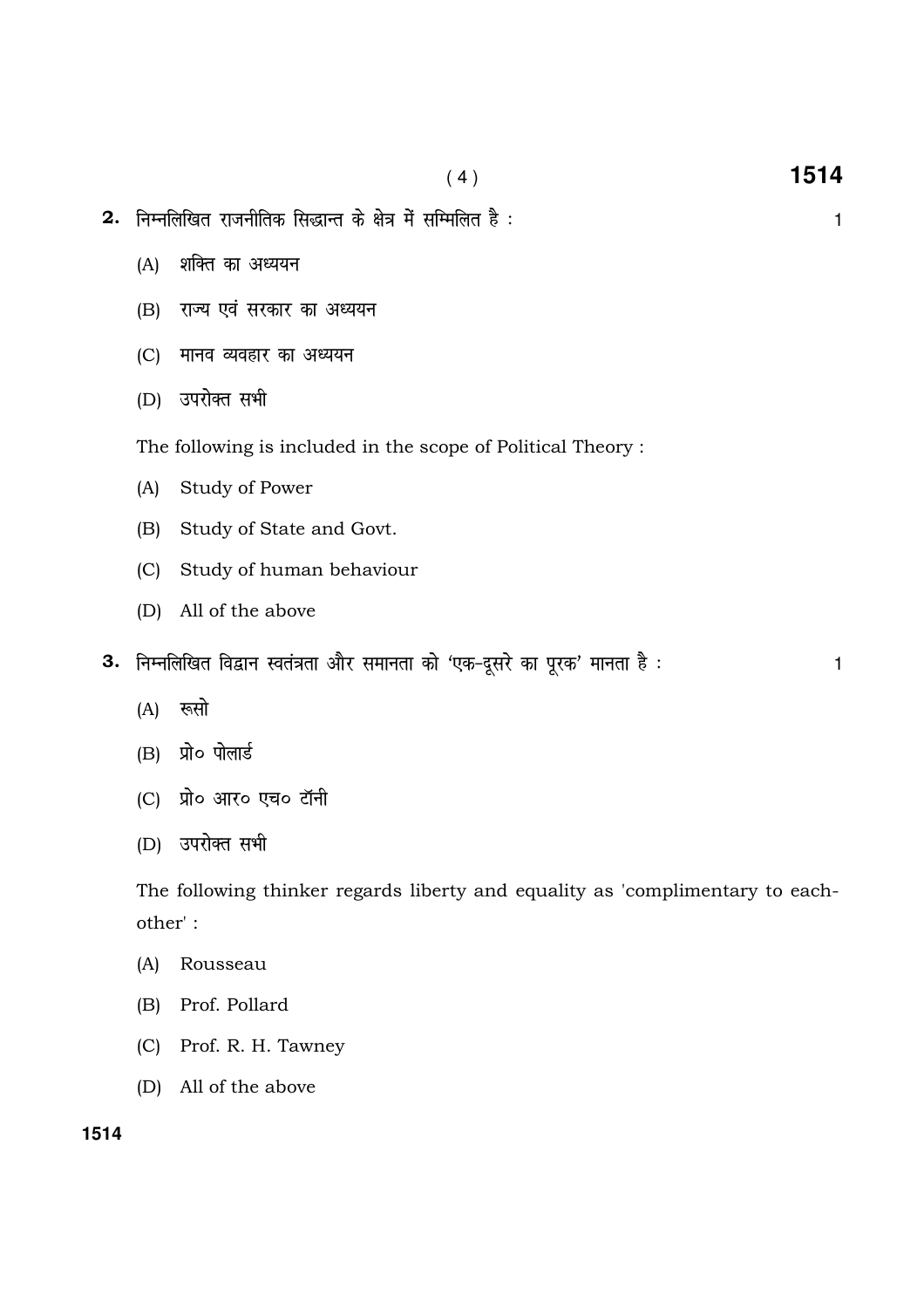- $(5)$
- 4. जॉन लॉक ने निम्नलिखित में से किसे प्राकृतिक अधिकार *नहीं* माना है ?
	- (A) जीवन का अधिकार
	- (B) समानता का अधिकार
	- (C) स्वतंत्रता का अधिकार
	- (D) संपत्ति का अधिकार

John Locke had not regarded as Natural Right of which one of the following ?

- $(A)$ Right to Life
- Right to Equality  $(B)$
- (C) Right to Freedom
- (D) Right to Property
- 5. संयुक्त राष्ट्र संघ द्वारा मानव अधिकारों की सार्वभौमिक घोषणा किस वर्ष हुई ?
	- सन् 1948 में  $(A)$
	- (B) सन् 1950 में
	- (C) सन् 1952 में
	- (D) सन् 1954 में

In which year The United Nations has made Universal Declaration of Human Rights?

- $(A)$ In 1948
- $(B)$ In 1950
- In 1952  $(C)$
- (D) In 1954

1514

P. T. O.

1514

 $\mathbf{1}$ 

 $\mathbf{1}$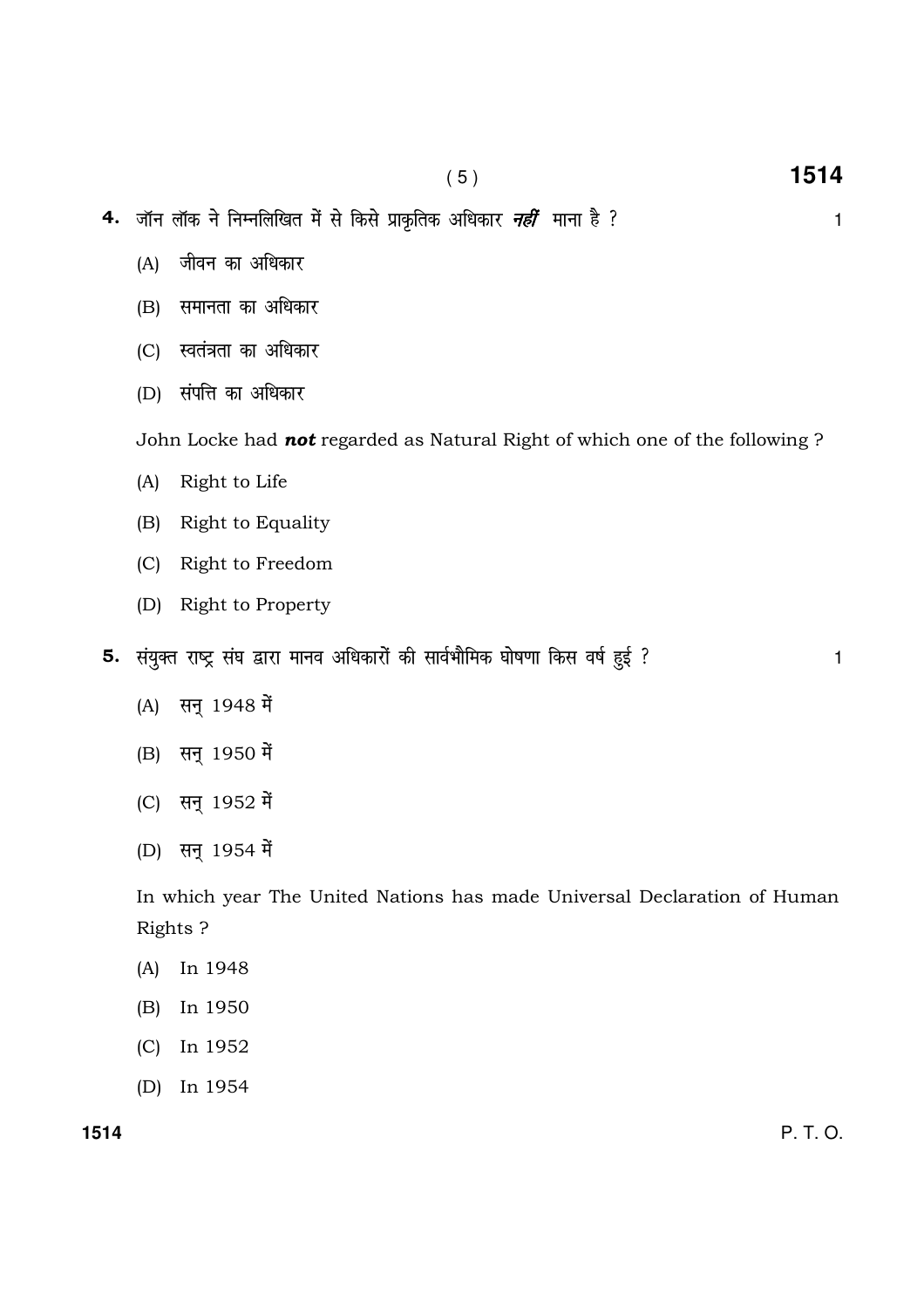- 6. अन्तर्राष्ट्रीय विवादों के समाधान हेतु निम्नलिखित में से कौन-सा उपाय सही *नहीं* है ?
	- वार्ता  $(A)$
	- (B) जाँच आयोग
	- युद्ध एवं असहयोग  $(C)$
	- (D) पंच-निर्णय

Which one of the following methods is **not** correct for the solution of **International Disputes?** 

- Negotiation  $(A)$
- $(B)$ **Enquiry Commission**
- (C) War and Noncooperation
- (D) Arbitration
- 7. संविधान सभा की प्रथम बैठक हुई:
	- 7 दिसम्बर, 1947 में  $(A)$
	- (B) 9 दिसम्बर, 1946 में
	- (C) 3 जून, 1947 में
	- (D) 14 जुलाई, 1947 में

#### The first meeting of Constituent Assembly was held on :

- 7th December, 1947  $(A)$
- 9th December, 1946  $(B)$
- (C) 3rd June, 1947
- (D) 14th July, 1947

 $\mathbf{1}$ 

1514

 $\mathbf{1}$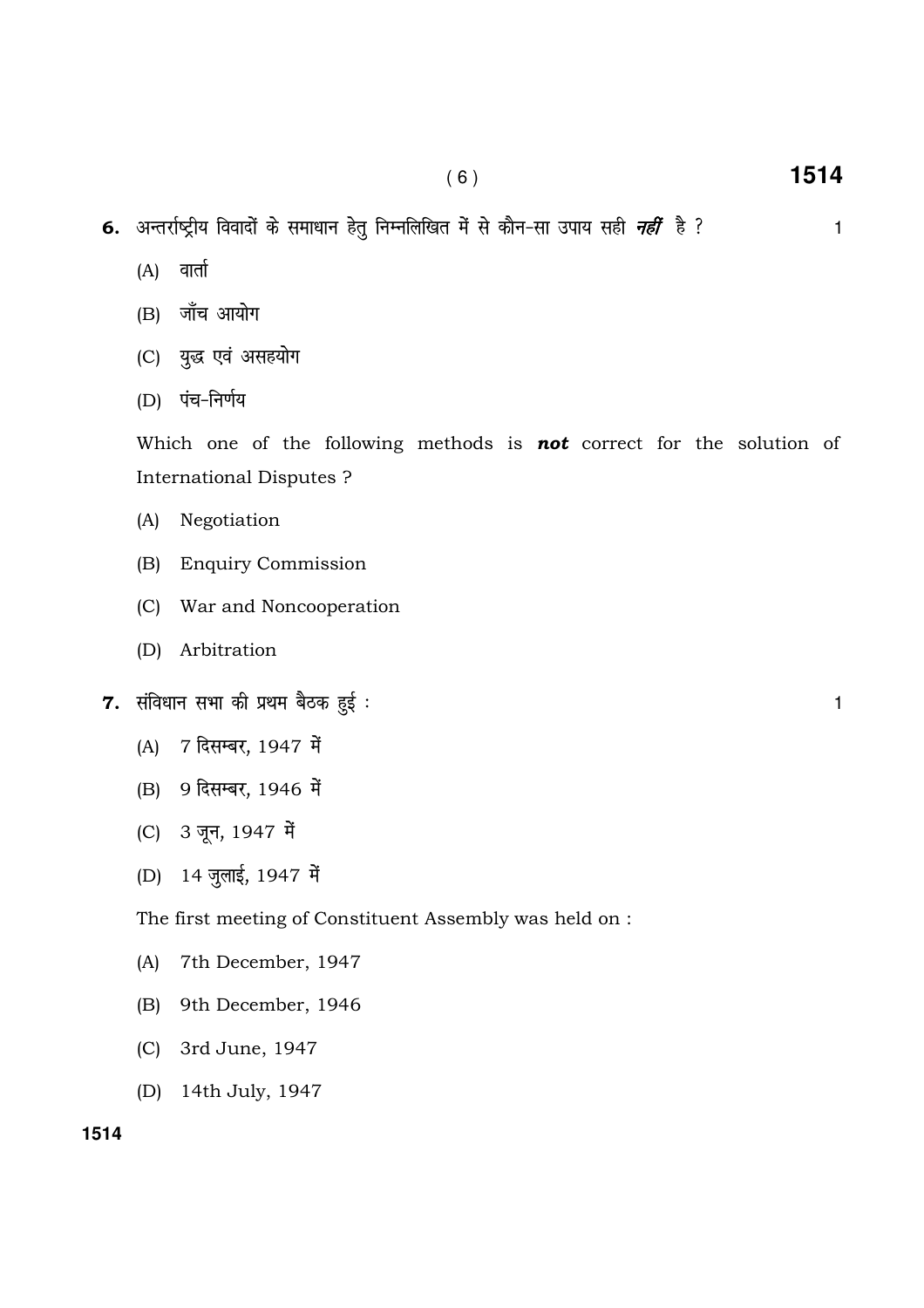|                                                                   |                                                                          |                                                                                    | (7) |                      | 1514 |  |  |  |  |
|-------------------------------------------------------------------|--------------------------------------------------------------------------|------------------------------------------------------------------------------------|-----|----------------------|------|--|--|--|--|
| 8.                                                                |                                                                          | निम्नलिखित देश का संविधान अलिखित है :                                              |     |                      | 1    |  |  |  |  |
|                                                                   | (A)                                                                      | चीन                                                                                | (B) | ग्रेट-ब्रिटेन        |      |  |  |  |  |
|                                                                   | (C)                                                                      | फ्रांस                                                                             | (D) | स्विट्ज़रलैण्ड       |      |  |  |  |  |
|                                                                   | The Constiution of following country is unwritten :                      |                                                                                    |     |                      |      |  |  |  |  |
|                                                                   | China<br>(A)                                                             |                                                                                    |     | Great Britain (U.K.) |      |  |  |  |  |
|                                                                   | (C)                                                                      | France                                                                             | (D) | Switzerland          |      |  |  |  |  |
| 9.                                                                |                                                                          | राष्ट्रपति का पद रिक्त होने पर कार्यवाहक राष्ट्रपति के रूप में कौन कार्य करता है ? |     |                      | 1    |  |  |  |  |
|                                                                   | (A)                                                                      | सर्वोच्च न्यायालय का मुख्य न्यायाधीश                                               |     |                      |      |  |  |  |  |
|                                                                   | (B)                                                                      | प्रधानमंत्री                                                                       |     |                      |      |  |  |  |  |
|                                                                   | (C)                                                                      | उपराष्ट्रपति                                                                       |     |                      |      |  |  |  |  |
|                                                                   | (D)                                                                      | लोकसभा का अध्यक्ष                                                                  |     |                      |      |  |  |  |  |
|                                                                   | Who works as Acting President when the office of President falls vacant? |                                                                                    |     |                      |      |  |  |  |  |
|                                                                   | Chief Justice of Supreme Court<br>(A)                                    |                                                                                    |     |                      |      |  |  |  |  |
|                                                                   | Prime Minister<br>(B)                                                    |                                                                                    |     |                      |      |  |  |  |  |
|                                                                   | (C)                                                                      | Vice-President                                                                     |     |                      |      |  |  |  |  |
|                                                                   | (D)                                                                      | Speaker of Lok-Sabha                                                               |     |                      |      |  |  |  |  |
| 10. लोकसभा में अनुसूचित जातियों के लिये कितने स्थान आरक्षित हैं ? |                                                                          |                                                                                    |     |                      |      |  |  |  |  |
|                                                                   | (A)                                                                      | 79                                                                                 | (B) | 84                   |      |  |  |  |  |
|                                                                   | (C)                                                                      | 86                                                                                 | (D) | 90                   |      |  |  |  |  |
|                                                                   |                                                                          | How many seats are reserved for Schedule Castes in Lok Sabha?                      |     |                      |      |  |  |  |  |
|                                                                   | (A)                                                                      | 79                                                                                 | (B) | 84                   |      |  |  |  |  |
|                                                                   | (C)                                                                      | 86                                                                                 | (D) | 90                   |      |  |  |  |  |

P. T. O.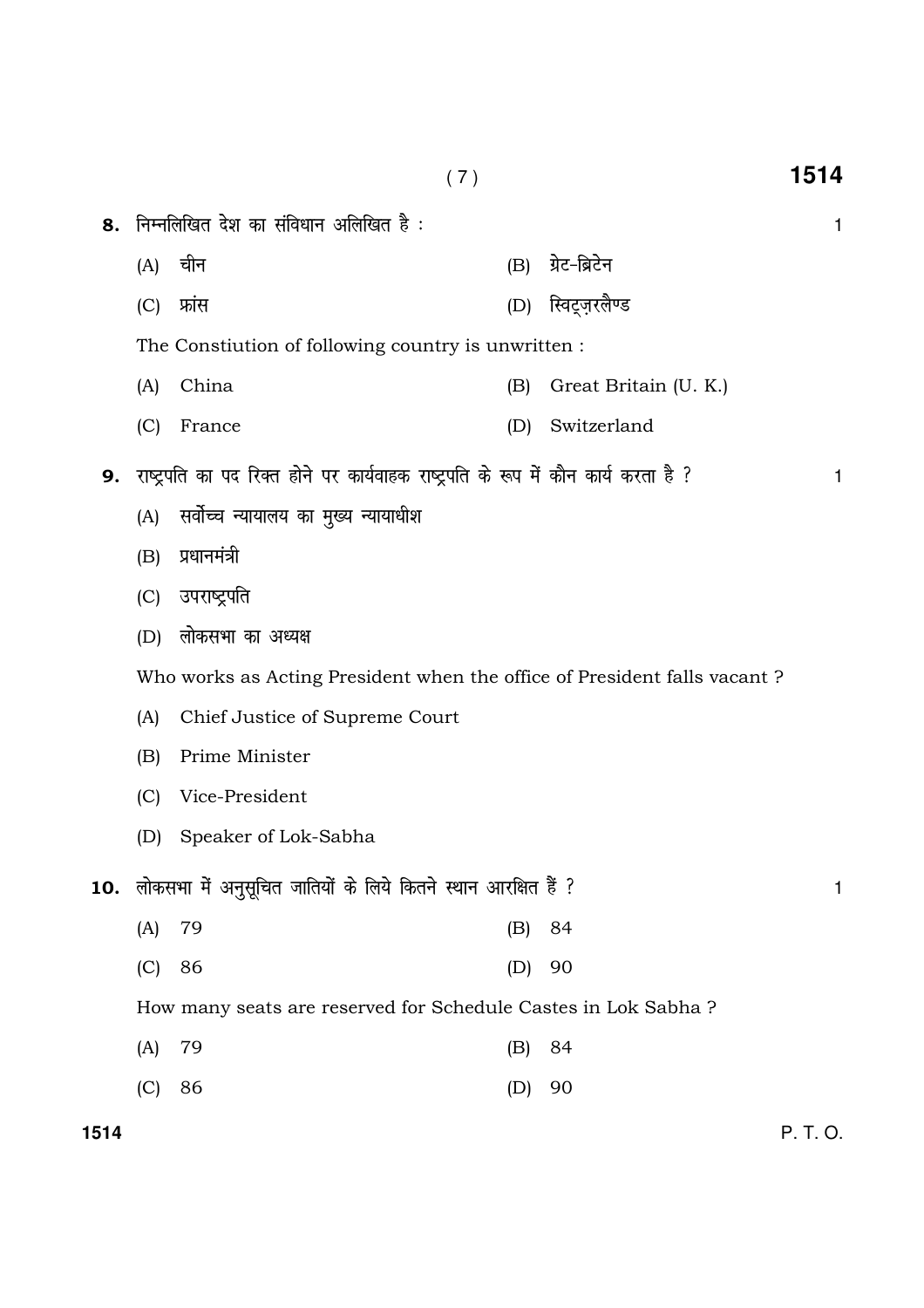| (A)                                                                                             | राष्ट्रपति                                        | (B)                                                             | राज्यपाल                                                      |                                                             |  |  |  |                                                                |  |
|-------------------------------------------------------------------------------------------------|---------------------------------------------------|-----------------------------------------------------------------|---------------------------------------------------------------|-------------------------------------------------------------|--|--|--|----------------------------------------------------------------|--|
| (C)                                                                                             | संसद                                              | (D)                                                             | सर्वोच्च न्यायालय                                             |                                                             |  |  |  |                                                                |  |
| Who can transfer the Judges of High-Court?                                                      |                                                   |                                                                 |                                                               |                                                             |  |  |  |                                                                |  |
| (A)                                                                                             | President<br>(B)<br>Governor<br>Parliament<br>(D) |                                                                 |                                                               |                                                             |  |  |  |                                                                |  |
| (C)                                                                                             |                                                   |                                                                 | Supreme Court                                                 |                                                             |  |  |  |                                                                |  |
|                                                                                                 |                                                   |                                                                 |                                                               | 1                                                           |  |  |  |                                                                |  |
| (A)                                                                                             | अधिक लोकतांत्रिक                                  |                                                                 |                                                               |                                                             |  |  |  |                                                                |  |
|                                                                                                 |                                                   |                                                                 |                                                               |                                                             |  |  |  |                                                                |  |
|                                                                                                 |                                                   |                                                                 |                                                               |                                                             |  |  |  |                                                                |  |
| राजनीतिक दलों का प्रभाव कम होना<br>(D)                                                          |                                                   |                                                                 |                                                               |                                                             |  |  |  |                                                                |  |
| Which one of the following is the merit of Direct Election System?                              |                                                   |                                                                 |                                                               |                                                             |  |  |  |                                                                |  |
| More democratic system<br>(A)                                                                   |                                                   |                                                                 |                                                               |                                                             |  |  |  |                                                                |  |
| Less expensive<br>(B)                                                                           |                                                   |                                                                 |                                                               |                                                             |  |  |  |                                                                |  |
| (C)<br>It elects able and talented persons<br>Reduces the influence of Political Parties<br>(D) |                                                   |                                                                 |                                                               |                                                             |  |  |  |                                                                |  |
|                                                                                                 |                                                   |                                                                 |                                                               |                                                             |  |  |  | <b>13.</b> निम्न एक आनुपातिक प्रतिनिधित्व प्रणाली की शर्त है : |  |
| (A)                                                                                             | एक-सदस्य निर्वाचन क्षेत्र                         |                                                                 |                                                               |                                                             |  |  |  |                                                                |  |
| (B)                                                                                             | बहु-सदस्य निर्वाचन क्षेत्र                        |                                                                 |                                                               |                                                             |  |  |  |                                                                |  |
| (C)                                                                                             | शहरी निर्वाचन क्षेत्र                             |                                                                 |                                                               |                                                             |  |  |  |                                                                |  |
| (D)                                                                                             | ग्रामीण निर्वाचन क्षेत्र                          |                                                                 |                                                               |                                                             |  |  |  |                                                                |  |
|                                                                                                 |                                                   | (B) खर्च कम होना<br>(C) योग्य तथा बुद्धिमान व्यक्तियों का चुनाव | 12. निम्नलिखित में कौन-सा प्रत्यक्ष चुनाव प्रणाली का गुण है ? | 11. उच्च न्यायालय के न्यायाधीशों का तबादला कौन कर सकता है ? |  |  |  |                                                                |  |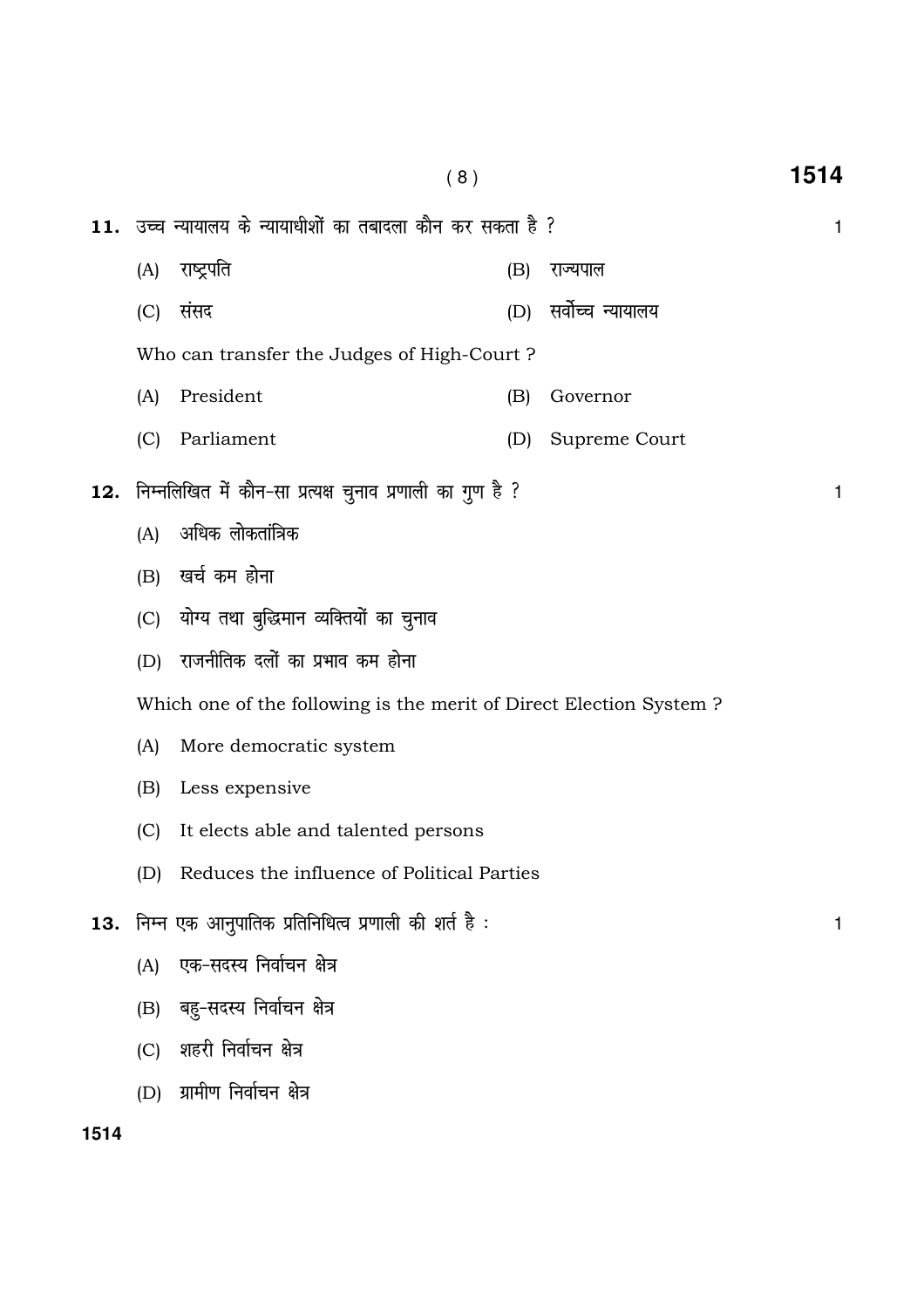The following one is the condition of Proportional Representation System :

- (A) Single-member Constituencies
- (B) Multi-member Constituencies
- (C) Urban Constituencies
- (D) Rural Constituencies

14. भारतीय संविधान के निम्नलिखित अनुच्छेद में संसद के साधारण बहुमत से संशोधन किया जा सकता है : 1

- (A) अनुच्छेद 3 में सामान करने (B) अनुच्छेद 106 में
- (C) vu qPNsn 343 es a (D) mi; q ZDr lHkh

The following Article of Indian Constitution can be amended by simple majority of Parliament :

- (A) Article 3 (B) Article 106
- (C) Article 343 (D) All of the above
- $15.$  भारतीय संविधान में धर्म-निरपेक्षता का अर्थ है :  $\,$ 
	- (A) राज्य धर्म विरुद्ध है
	- $(B)$  राज्य धार्मिक है
	- (C) राज्य का कोई राजधर्म नहीं होता
	- (D) राज्य अधार्मिक है

The meaning of Secularism in Indian Constitution is :

- (A) State is anti religious
- (B) State is religious
- (C) State has no religion of its own
- (D) State is irreligious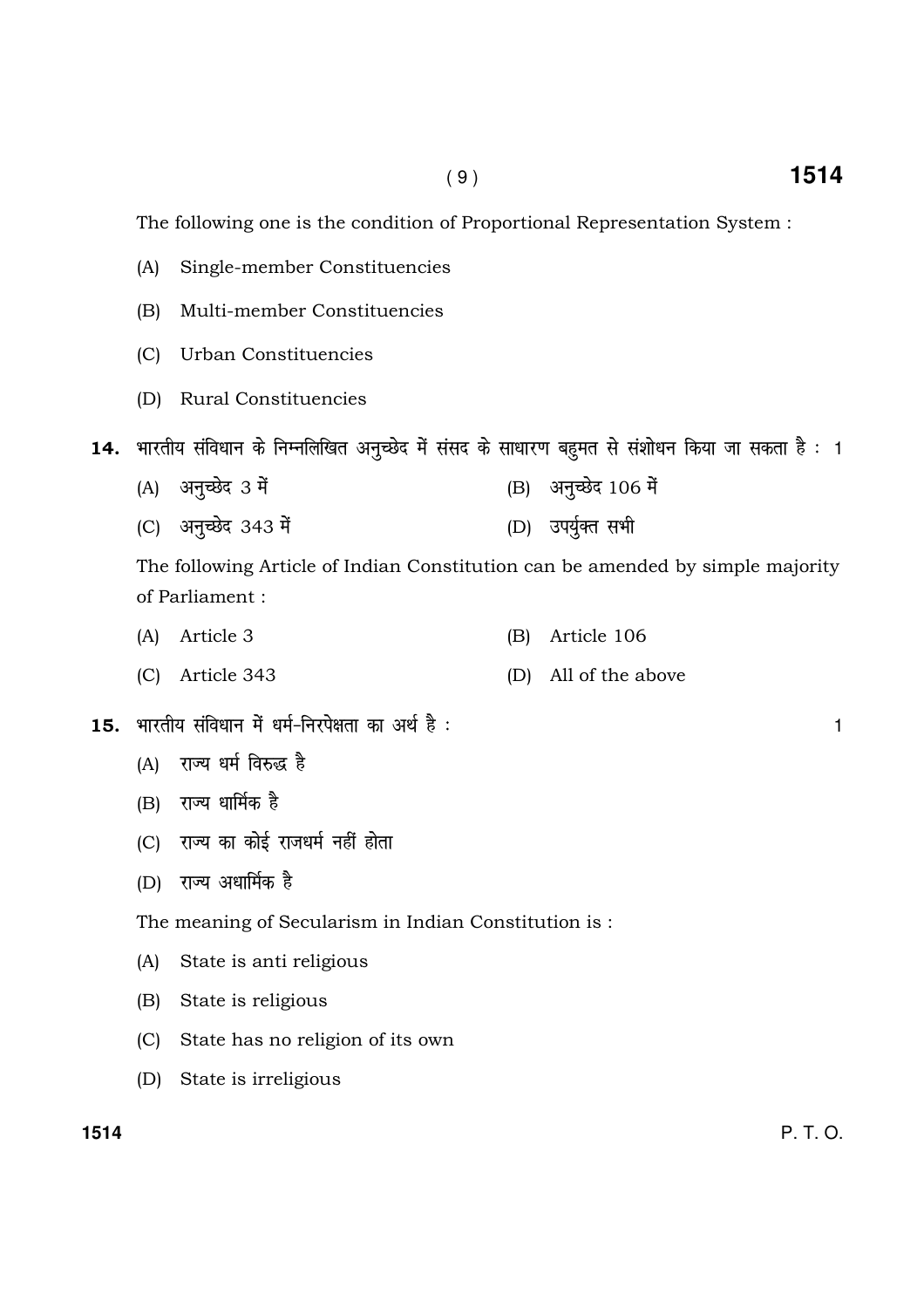## एक शब्द में उत्तर दीजिए :

#### Give answer in one word:

- 'पॉलिटिक्स' (Politics) नामक पूस्तक के लेखक कौन हैं ? 16.  $\mathbf{1}$ Who is the author of the book 'Politics'?
- 17. "राजनीति शक्ति को बनाने व उसमें भाग लेने का अध्ययन है।" यह किसने कहा ?  $\mathbf{1}$ "Politics is the study of shaping and sharing of power." Who said it?
- 18. "मनुष्य स्वतंत्र पैदा हुआ है, परंतु प्रत्येक स्थान पर वह बंधनों में बंधा हुआ है।" यह कथन किसका है ?  $\mathbf{1}$ "Man is born free but everywhere he is in chains." Whose statement is this ?
- 19. किस प्रकार की समानता में जन्म के आधार पर सभी मनुष्यों को समान माना जाता है ?  $\mathbf{1}$ In which type of Equality, all men are treated equal on the basis of birth ?
- 20. कानूनी अधिकार किसकी स्वीकृति से प्राप्त होते हैं ?  $\mathbf{1}$ Legal Rights are given by whose sanction? 21. क्या विश्वशांति की स्थापना के लिये निशस्त्रीकरण आवश्यक है ?  $\mathbf{1}$

Is Disarmament necessary for the establishment of World Peace ?

When was Indian Constitution implemented ?

22. भारतीय संविधान कब लागू किया गया ?  $\mathbf{1}$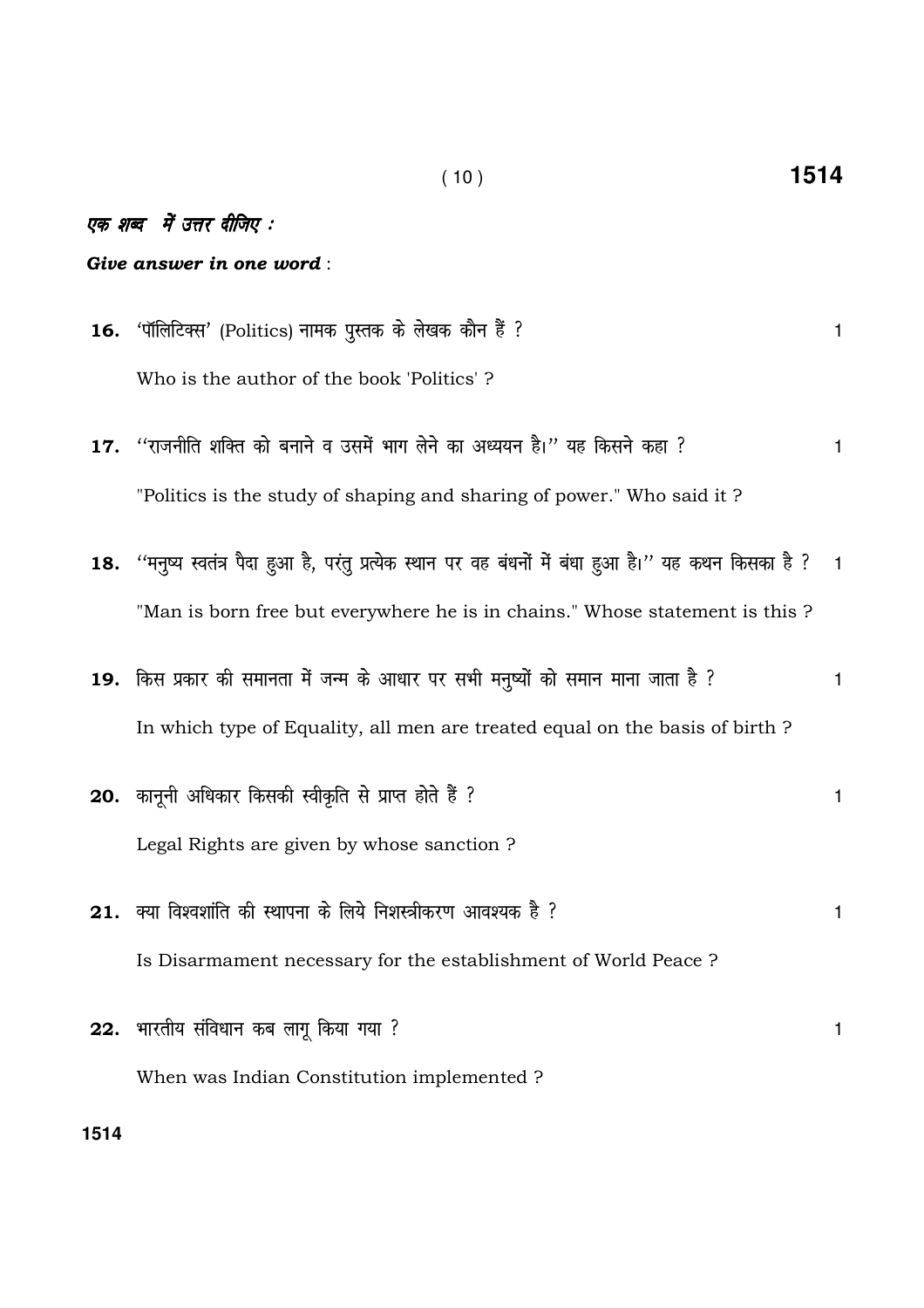|     | (11)                                                                                                    | 1514 |
|-----|---------------------------------------------------------------------------------------------------------|------|
|     | 23. संविधान सभा की मसौदा समिति के अध्यक्ष कौन थे ?                                                      | 1    |
|     | Who was the Chairman of the Draft Committee of Constituent Assembly ?                                   |      |
|     | <b>24.</b> डॉ० बी० आर० अम्बेडकर के किस मौलिक अधिकार को 'संविधान की आत्मा' कहा है ?                      | 1    |
|     | Dr. B. R. Ambedkar had called which Fundamental Right as 'The Soul of<br>Constitution'?                 |      |
| 25. | लोकसभा में 'संघीय बजट' कौन पेश करता है ?                                                                | 1    |
|     | Who presents 'Union Budget' in Lok Sabha?                                                               |      |
|     | 26. लोकसभा को कौन भंग कर सकता है ?                                                                      | 1    |
|     | Who can dissolve Lok Sabha?                                                                             |      |
|     | 27. भारत में अब तक लोकसभा के कितने चुनाव हो चुके हैं ?                                                  | 1    |
|     | How many elections of Lok Sabha have been held, till date?                                              |      |
|     | 28. भारत में प्रथम आम चुनाव किस वर्ष हुए ?                                                              | 1    |
|     | In which year, the First General Elections in India were held?                                          |      |
|     | 29.  भारतीय संविधान में संशोधन करने की प्रक्रिया का वर्णन संविधान के किस अनुच्छेद में किया गया है ?   1 |      |
|     | In which article of Indian Constitution, The Amendment Process has been                                 |      |
|     | described?                                                                                              |      |
| 30. | भारतीय संविधान की प्रस्तावना में किस प्रकार के न्याय का वर्णन किया गया है ?                             | 1    |
|     | Which type of Justice has been described in Preamble of Indian Constitution ?                           |      |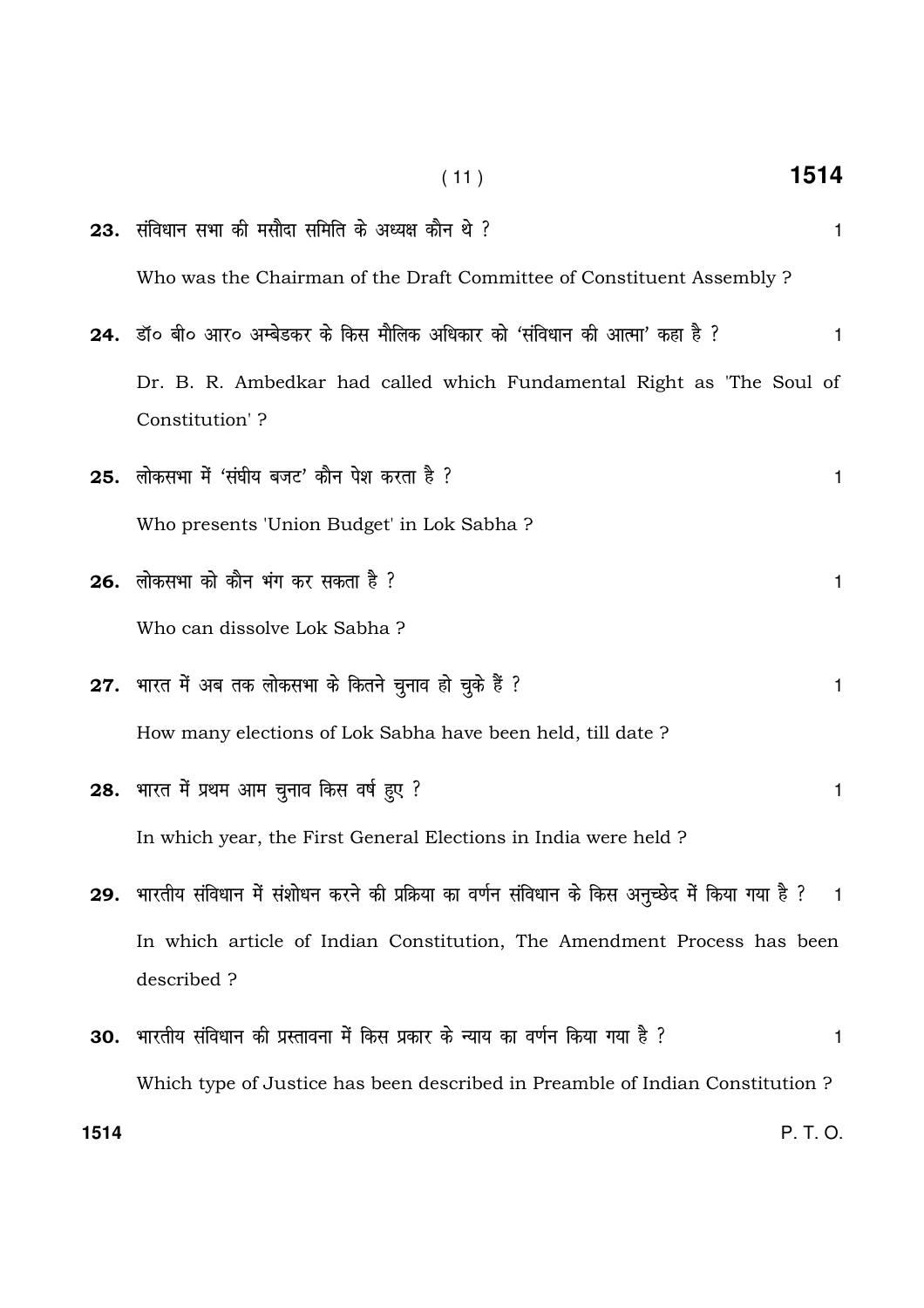#### Fill in the blanks :

- 31. 'पोलिस' (Polis) शब्द, जिससे Poltics (राजनीति) शब्द की उत्पत्ति हुई है, .......... भाषा का शब्द है। 1 'The word 'Polis', from which 'Politics' word had been originated is the word of …………. language.
- 32. अंग्रेजी भाषा के 'लिबर्टी' (Liberty) शब्द की उत्पत्ति लेटिन भाषा के ............. शब्द से हुई है। व The word 'Liberty' of English language is originated from the …………. of Latin language.
- 33.  $\kappa$  ध्योरी ऑफ जस्टिस' (1971) नामक पुस्तक के लेखक ........... हैं।  $\kappa$  and the set of 1 The name of the author of 'A Theory of Justice' (1971), book is …………. .
- 34. वर्तमान में भारतीय संविधान में कुल ............ अनुसूचियाँ हैं। At present, there are total ………….. schedules in Indian Constitution.
- 35. संविधान के अनुच्छेद 37 के अनुसार राज्य के नीति निदेशक सिद्धांत ........... हैं। 1 According to Article 37 of Constitution, the Directive Principles of State Policy are ………….. .
- $36.$  भारत के वर्तमान राष्ट्रपति श्री ............. हैं।  $1$ The present President of India is Shri …………… . 37. राष्ट्रपति राज्यसभा में ........... सदस्य मनोनीत करता है। अब वालिक करता वालिक करता करता है।

The President nominates …………. members in Rajya Sabha.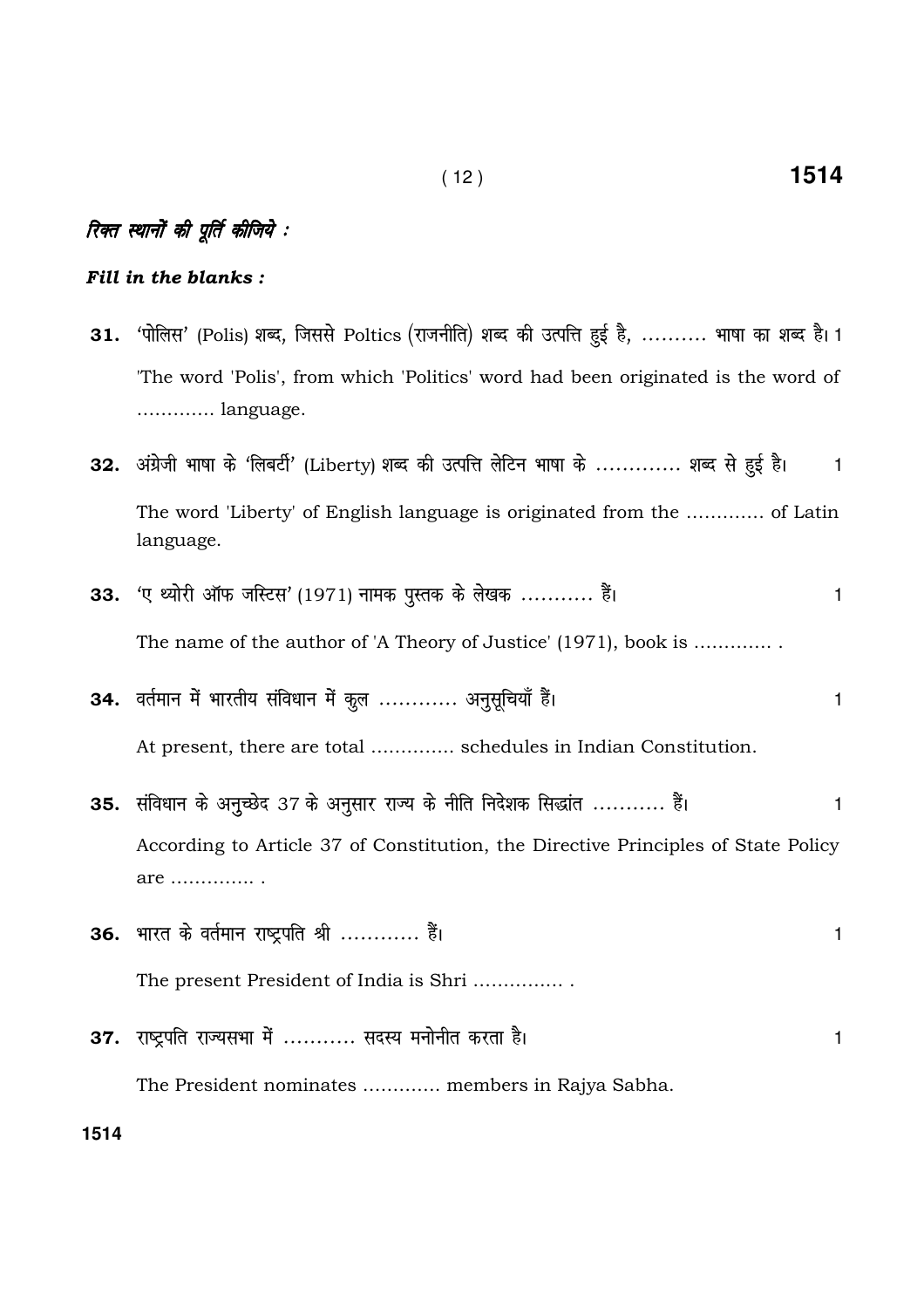| 38. भारत में लोकसभा का चुनाव लड़ने के लिये न्यूनतम आयु  वर्ष की होनी चाहिए। |  |  |  |  |  |  |
|-----------------------------------------------------------------------------|--|--|--|--|--|--|
| In India, the minimum age of contesting elections for Lok Sabha should be   |  |  |  |  |  |  |
| years.                                                                      |  |  |  |  |  |  |

- 39. भारत का वर्तमान संविधान अंशतः ........... और अंशतः ............ है।  $\mathbf{1}$ Present Indian Constitution is partly ............. and partly .................
- 40. संविधान के उद्देश्य का वर्णन संविधान की ............. में होता है।  $\mathbf{1}$ The objectives of Constitution are described in the ............... of Constitution.

## [ अति-लघूत्तरात्मक प्रश्न ]

## [Very Short Answer Type Questions ]

|      | 41. सकारात्मक स्वतंत्रता की कोई <i>दो</i> विशेषताएँ लिखिए।                                          | $\mathbf{2}^{\prime}$ |
|------|-----------------------------------------------------------------------------------------------------|-----------------------|
|      | Mention any <b>two</b> features of Positive Liberty.                                                |                       |
|      | <b>42.</b> 'अवसर की समानता' से आपका क्या अभिप्राय है ?                                              | 2                     |
|      | What do you mean by 'Equality of Opportunity'?                                                      |                       |
|      | <b>43.</b> सामाजिक न्याय का क्या अर्थ है ?                                                          | 2                     |
|      | What is the meaning of Social Justice?                                                              |                       |
|      | 44.  भारतीय लोकतंत्र को प्रभावित करने वाले किन्हीं <i>दो</i> सामाजिक–आर्थिक कारकों का उल्लेख कीजिए। | $\mathcal{P}$         |
|      | Mention any two Social-Economic factors that influences Indian Democracy.                           |                       |
| 1514 |                                                                                                     | P. I.O.               |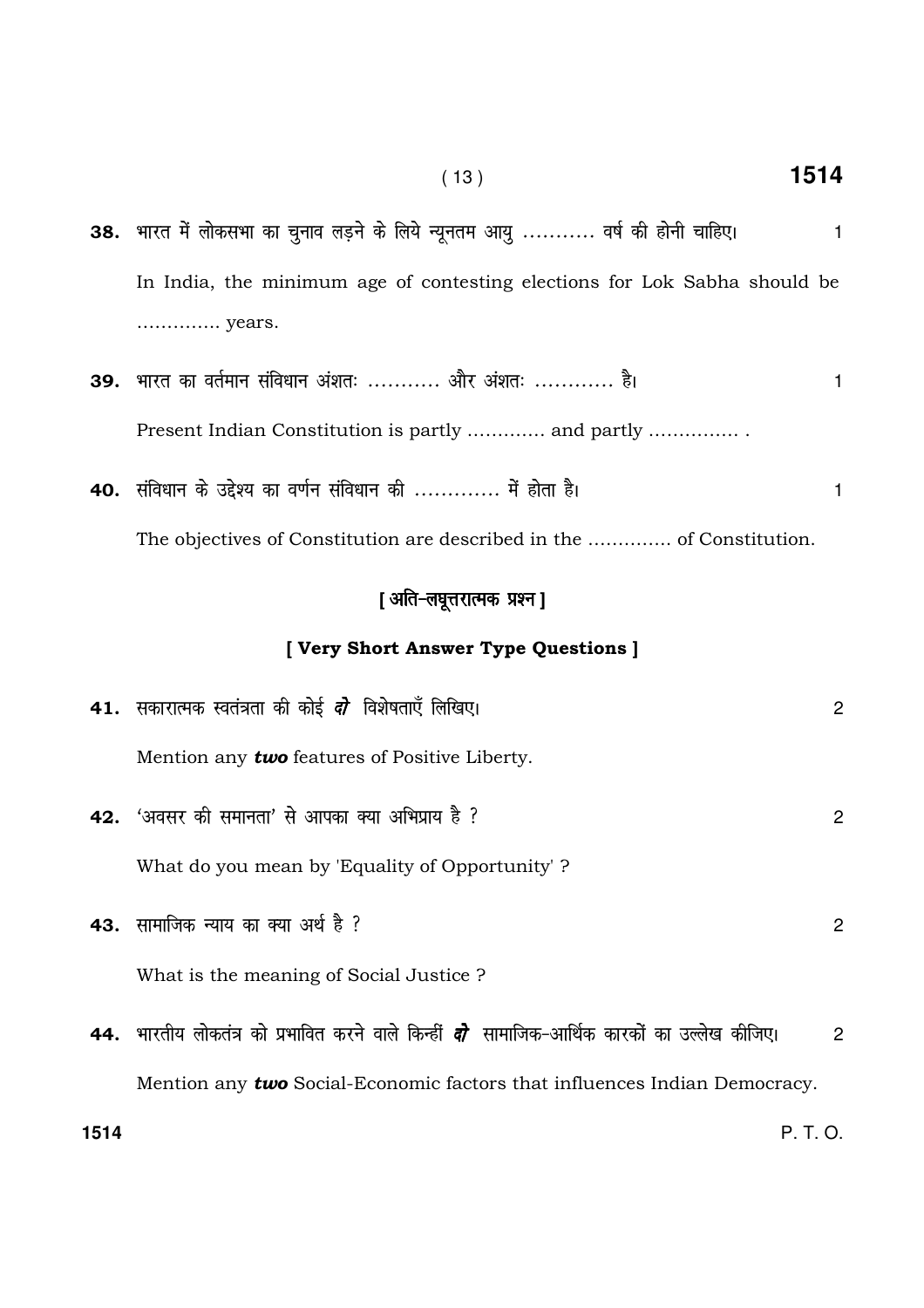45. Hkkjrh; lafo/kku dh izLrkouk dh vkykspuk d s dk sbZ nks vk/kkj fyf[k,A 2 Mention any **two** grounds of criticism of the Preamble of Indian Constitution.

#### [ लघूत्तरात्मक प्रश्न]

## [ Short Answer Type Questions ]

- 46. किन्हीं *चार* कानूनी कर्त्तव्यों का वर्णन कीजिए। संस्था का व्यक्त करने के साथ करने के अन्य अधिकारित के अन्य Describe any *four* legal duties.
- 47. शस्त्रीकरण की अवधारणा से शांति कैसे भंग होती है ? किन्हीं *तीन तर्कों द्वारा स्प*ष्ट कीजिए। 3 How the concept of Armament disrupts peace ? Explain it by giving any three arguments.

|     | 48.  भारत में संसदीय शासन प्रणाली की कोई <i>तीन</i> विशेषताएँ लिखिये। | 3 |
|-----|-----------------------------------------------------------------------|---|
|     | Describe any <b>three</b> features of Parliamentary System of India.  |   |
|     | 49. लोकसभा के स्पीकर की कोई <i>पाँच</i> शक्तियाँ लिखिये।              | 3 |
|     | Write any <i>five</i> powers of the Speaker of Lok Sabha.             |   |
| 50. | भारतीय चुनाव प्रणाली के कोई <i><b>तीन</b></i> दोष लिखिए।              | 3 |
|     | Write any <b>three</b> weaknesses of the Indian Electoral System.     |   |

**1514** 

( 14 ) **1514**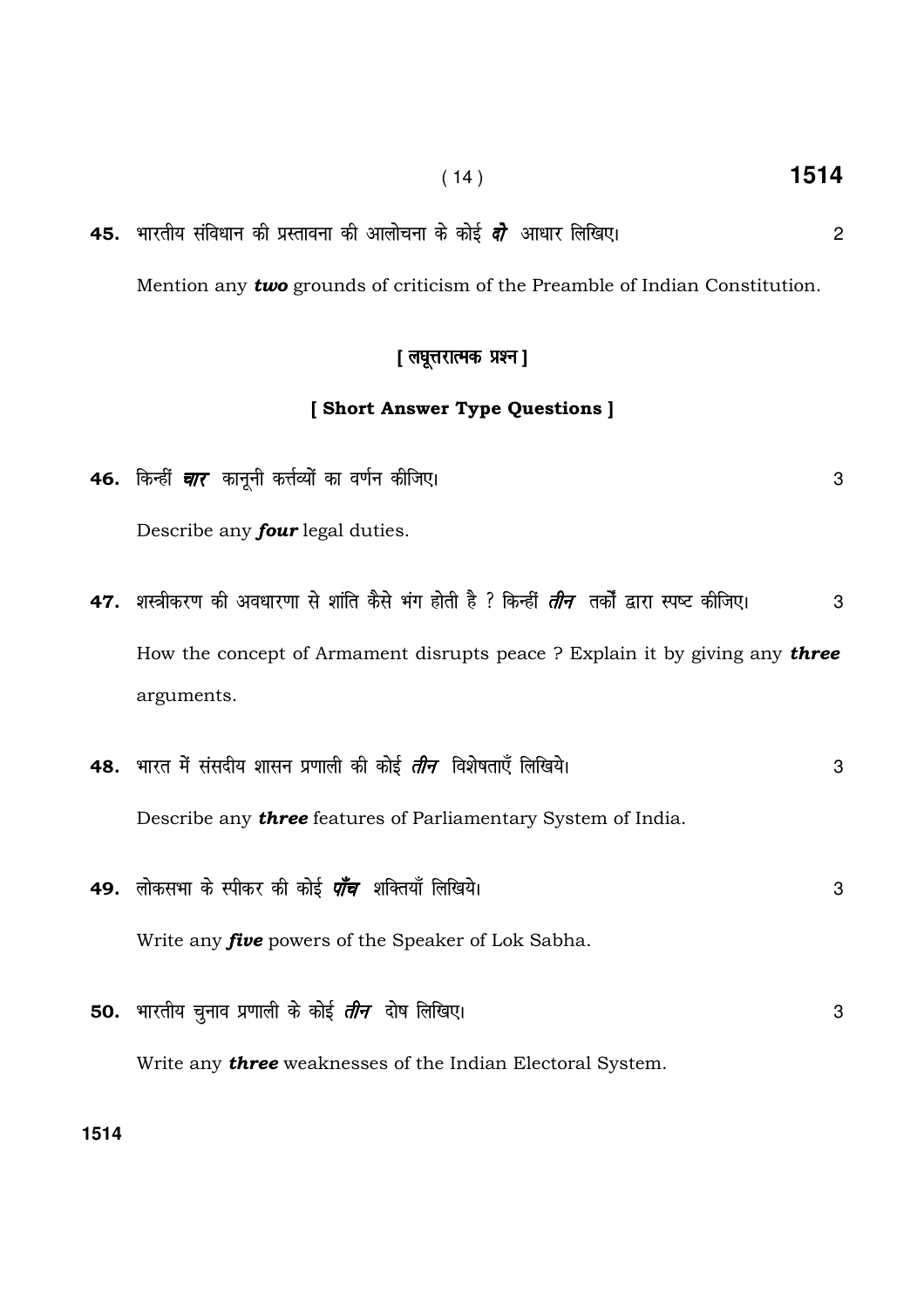## ( 15 ) **1514**

### [ निबन्धात्मक प्रश्न ]

#### [ Essay Type Questions ]

**51.** गाँधीवादी मॉडल में विकास के आर्थिक पक्ष पर गाँधीजी के विचार लिखिए। 5 Describe Gandhiji's views on economic aspect of Gandhian Model of Development.

#### अथवा

#### **OR**

cktkj vFkZO;oLFkk d s fodkl d s ekWMy ds dksbZ rhu xq.k rFkk rhu nks"k fyf[k,A 5 Write any **three** merits and **three** demerits of market economy model of development.

52. भारतीय संविधान में अंकित नीति-निदेशक सिद्धान्तों की मुख्य विशेषताओं का वर्णन कीजिए। बाद के 5 Describe the salient features of Directive Principles as enumerated in Indian Constitution.

#### अथवा

#### **OR**

भारतीय संविधान में वर्णित मौलिक अधिकारों की किन आधारों पर आलोचना की जाती है ? वर्णन करें। 5 On what grounds the Fundamental Rights of Indian Constitution are criticized ? Explain them.